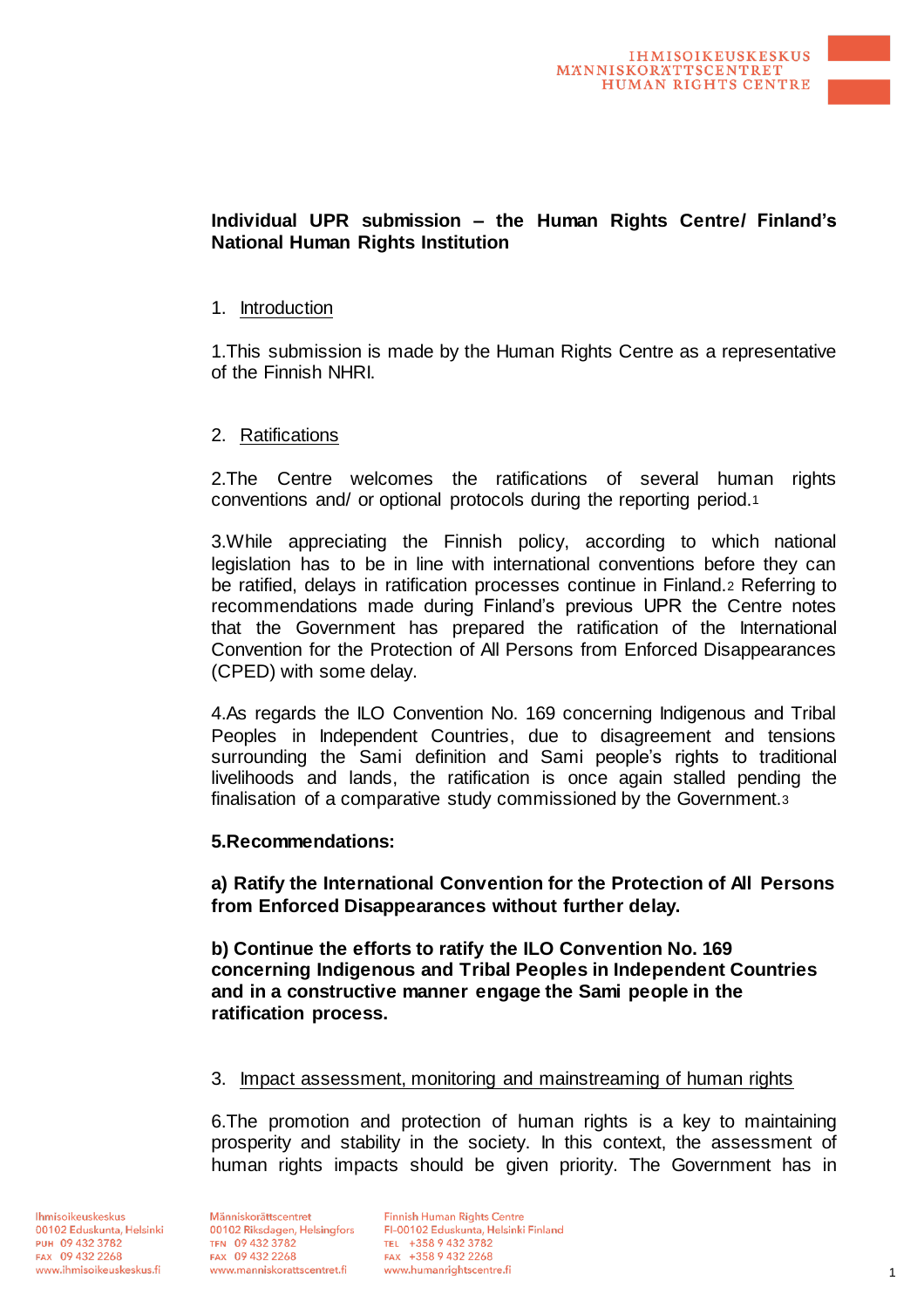many instances been urged to review how its Bills and budget proposals may effect on the fulfilment of human rights.<sup>4</sup>

7.Especially when planning and carrying out austerity measures the Government should find solutions which do not unjustly weaken the fulfilment of human rights of persons in a vulnerable situation. In the ongoing health, social services and regional government reform, which is going to have significant effects in terms of access to health care and social services, human rights impact assessment is essential.<sup>5</sup>

8.The Centre welcomes the drafting of the Second National Action Plan (NAP) on Fundamental and Human Rights as a sign of a more systematic approach to human rights monitoring and mainstreaming. However, the Centre is aware that there may not be additional funding available for the NAP, which could limit its full implementation.<sup>6</sup> Regional and local authorities should be also engaged as these authorities have major responsibilities in the actual realisation of human rights.<sup>7</sup>

### **9.Recommendations:**

**a) More systematically and carefully assess human rights impacts of its bills, budget proposals, policies and other actions beforehand.**

**b) Allocate necessary resources for the implementation of the Second NAP on Fundamental and Human Rights.**

**c) Engage regional and local authorities in the design and in the implementation of the NAP.**

### 4. Human rights architecture

10.The Centre commends the establishment of the Government Network of Contact Persons for Fundamental and Human Rights as a permanent structure.<sup>8</sup> The Network strengthens co-operation between different ministries in human rights issues and is a useful mechanism for supporting the implementation of a human rights policy that is systematic and consistent. To ensure a more comprehensive human rights perspective and flow of information, the Centre encourages to establish human rights networks within every ministry alongside with the interministrial Network.<sup>9</sup>

11.The Centre also welcomes Government's continued efforts to develop and clarify coordination and division of tasks between national human rights actors.<sup>10</sup> At the same time, many of these actors, such as the special

Människorättscentret 00102 Riksdagen, Helsingfors TFN 09 432 3782 FAX 09 432 2268 www.manniskorattscentret.fi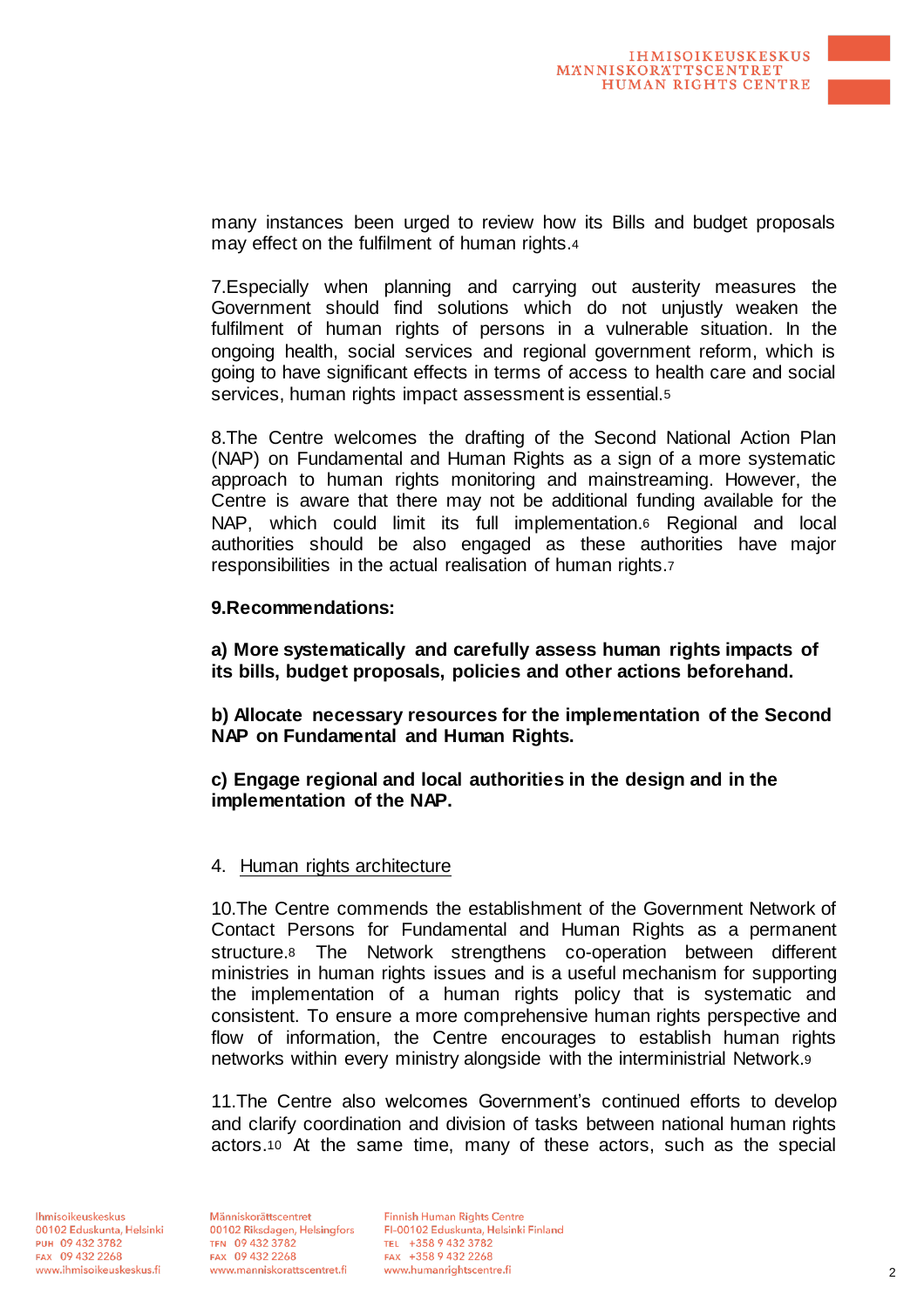ombudsmen and the national human rights institution have received new statutory duties. The Centre considers it to be important that these actors are able to fulfil their tasks efficiently and independently with adequate resources.<sup>11</sup> It is also concerned on the ability of non-governmental organisations to promote and monitor human rights on a long-term basis in a climate of decreasing and uncertain Government support. Particularly in a dire economic situation the promotion of human rights and monitoring of their implementation by independent human rights bodies and nongovernmental organisations is indispensable.

## **12.Recommendations:**

**a) Further strengthen co-operation and coordination in human rights issues within the Government by establishing human rights networks inside each ministry.**

**b) Ensure that independent human rights bodies are provided resources that measure up with their duties.**

**c) On a long-term basis support the work done by non-governmental human rights organisations.**

# 5. Human rights education and training (HRET)12

13.The Centre's baseline study (2014) revealed that Finnish legislation and political and administrative guidance do not sufficiently guarantee a systematic implementation of HRET so that it would reach everyone. The implementation of HRET depends too much on the interests and activeness of individual teachers, educators and education providers. In particular, there were significant shortcomings in teacher training and in the in-service training for civil and public servants.<sup>13</sup>

14.After the publication of the study, positive steps have been achieved with regard to HRET in Finland.<sup>14</sup> Furthermore, HRET has been a central element in the preparations of the next National Action Plan on Fundamental and Human Rights. In this context, the Centre strongly encourages the Government to include in the second NAP the training of civil servants at the regional and municipal level, where human rights are realised in practice.

15.Human rights have also been given a more prominent role in the new national core curricula for basic education and upper secondary education. As HRET in teacher training has been and still is limited, teachers often

Människorättscentret 00102 Riksdagen, Helsingfors TFN 09 432 3782 FAX 09 432 2268 www.manniskorattscentret.fi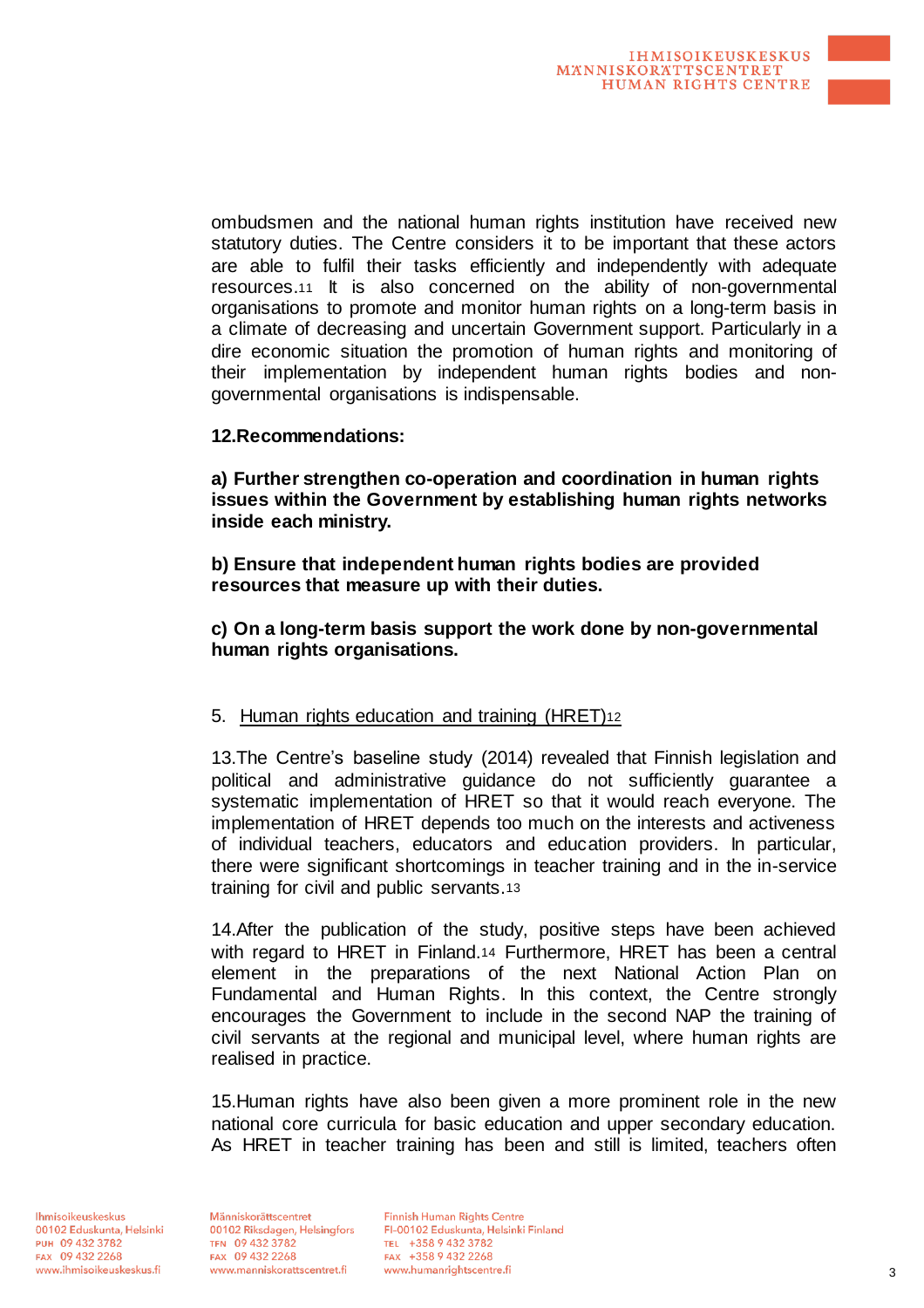lack the necessary skills and understanding in human rights and human rights education in order to effectively teach human rights related content to their students as required by the curricula.<sup>15</sup>

16.Referring to recommendation received and rejected by Finland in the 2nd UPR cycle, even though Finnish legislation guarantees the autonomy of higher education institutions, there is a clear need to promote HRET in these institutions, especially in teacher training but also in the training of future public officials and legal professionals.<sup>16</sup>

### **17.Recommendations:**

**a) Address the need to provide human rights training to public officials and civil servants also at regional and local levels.**

**b) Explore different possibilities to promote human rights education and training in higher education while respecting the autonomy of Finnish universities guaranteed by legislation.**

**c) Ensure that all teachers have necessary skills in human rights education in order to implement the national curriculum.**

#### 6. Non-discrimination<sup>17</sup>

18.The Centre welcomes the adoption of the new Non-Discrimination Act. The Act extends the duty to promote non-discrimination and the scope of protection against discrimination. The Centre also welcomes the planned legislative amendment that would allow the Ombudsman for Equality to promote settlement in matters of compliance with the Equality Act.<sup>18</sup> As the Non-Discrimination Ombudsman already has this right, the amendment would strengthen and harmonise low-threshold legal protection measures that are accessible to the victim of discrimination.<sup>19</sup>

19.Despite these positive improvements, the supervision of legal protection in discrimination matters still require further harmonisation.<sup>20</sup> The Non-Discrimination Ombudsman cannot supervise compliance with the provisions on non-discrimination in working life. The National Non-Discrimination and Equality Tribunal on one hand can consider cases of discrimination in working life only when the discrimination is based on gender, gender identity or gender expression.<sup>21</sup> From the perspective of a person who has experienced discrimination, this system of asymmetric mandates may appear as confusing and difficult to access.<sup>22</sup> If the mandates of the aforementioned authorities were strengthened, this would

Människorättscentret 00102 Riksdagen, Helsingfors TFN 09 432 3782 FAX 09 432 2268 www.manniskorattscentret.fi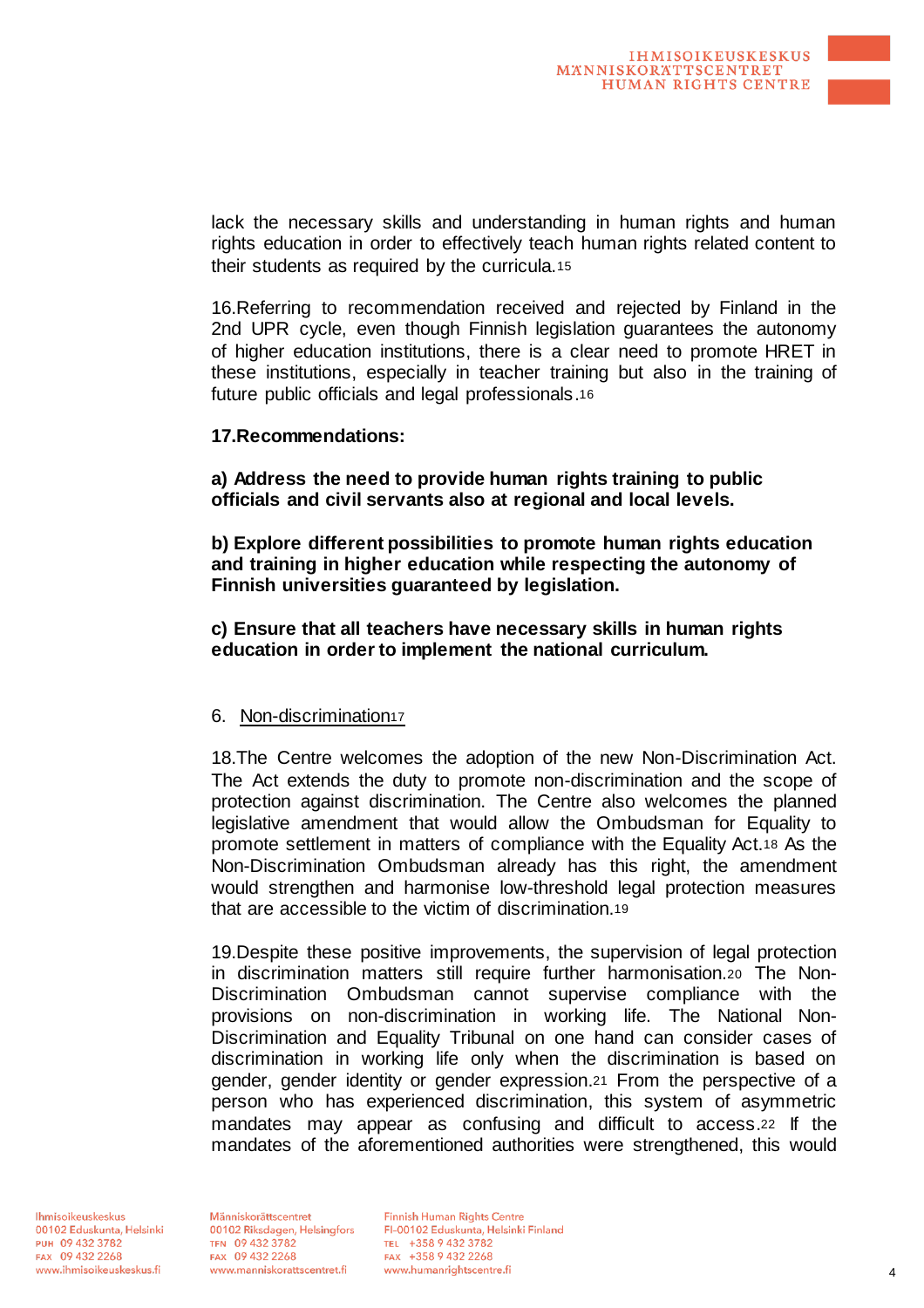also enable a more efficient consideration of matters related to multiple discrimination.<sup>23</sup>

### **20.Recommendation:**

**Strengthen the mandates of the Non-Discrimination Ombudsman and the National Non-Discrimination and Equality Tribunal in order to further improve the legal protection of victims of discrimination and possibilities to tackle multiple discrimination.**

### 7. Hate speech<sup>24</sup>

21.Intolerance, hate speech and even hate crimes have increasingly become a concern in Finland. In particular, partly due to the increased influx of asylum seekers in 2015, the topic of immigration has roused heated debate.<sup>25</sup> This has resulted in verbal attacks against ethnic minorities, journalists, academics, activists and politicians. These kinds of verbal attacks and comments occur especially in social media. However, also other groups, such as disabled persons and LGBTI persons, encounter hate speech both in social media and in public places.<sup>26</sup>

### **22.Recommendation:**

**Introduce concrete measures to combat all forms of hate speech and hate crime and ensure that such crimes are effectively investigated and prosecuted.**

# 8. Persons with disabilities

23.The Centre welcomes the ratification of the Convention of the Rights of Persons with Disabilities (CRPD) and its Optional Protocol in 2016.<sup>27</sup> The Centre also notes the positive developments achieved by Finland's Disability Policy Programme VAMPO 2010–2015.<sup>28</sup> However, in order to ensure the effective implementation of the CRPD, the work that was begun with VAMPO has to be continued with a new National Action Plan.

24.The Parliamentary Ombudsman has identified in the guarantee of the rights of persons with disabilities shortcomings that are related to restricting fundamental rights in special care for persons with intellectual disabilities, the preparation of service plans and special care programmes, the provision of disability services, as well as accessibility of premises and services and in the implementation of reasonable accommodations.<sup>29</sup> In addition, public authorities and other parties performing public functions do not sufficiently address the opportunities of persons with disabilities to

Människorättscentret 00102 Riksdagen, Helsingfors TFN 09 432 3782 FAX 09 432 2268 www.manniskorattscentret.fi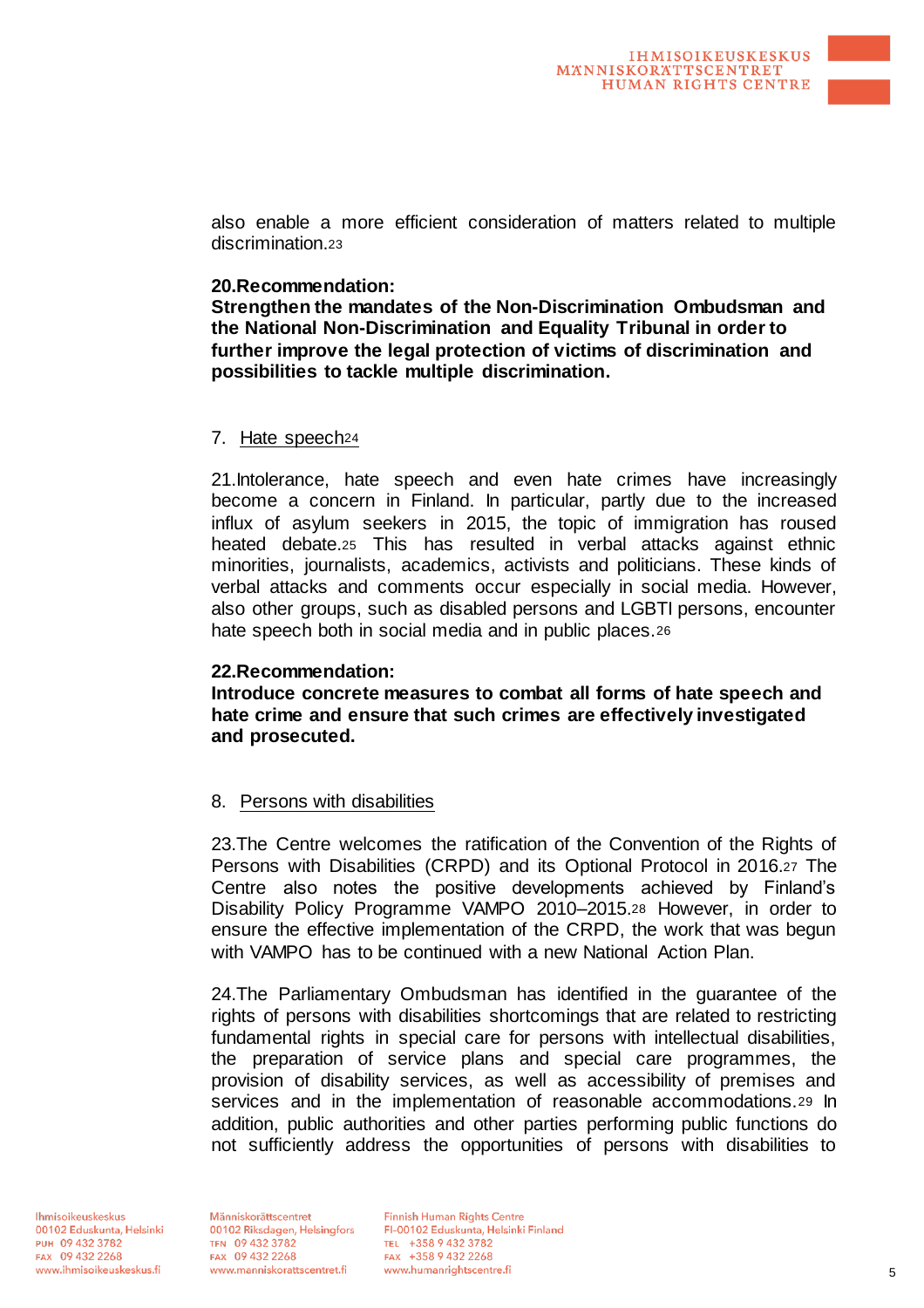participate and deal with others on an equal basis.<sup>30</sup>

25.In June 2016, the Centre published a report based on interviews with disabled people's organisations. The interviews highlighted several similar problems faced by persons with disabilities with regard to access to rights, such as shortcomings concerning interpretation and transportation services, accessibility of electronic services and access to information. Additional concerns included the pressure of austerity in public finances and gaps in the realisation of full participation of persons with disabilities.<sup>31</sup>

26.Many of these issues occur at the local and regional levels. Therefore, it is essential that local and regional authorities are given clear instructions concerning the implementation of the CRPD.

27.In addition, the Centre wishes to express its concern regarding the planned reform of legislation concerning disability services. The reform is connected to austerity measures and the Government's plans to reduce the number of legislative duties of municipalities. As a result of the current plans, services for older persons with disabilities would be determined based on other legislation, which would increase the economic costs for the individual and possibly affect the right to personal assistance for older persons with disabilities. The legislative reform, together with the national reform of social welfare and health care services (SOTE) can have serious consequences for the rights of persons with disabilities.<sup>32</sup>

#### **28.Recommendations:**

**a) Fully implement CRPD by drafting a comprehensive National Action Plan with clear targets, indicators and allocated funds, and ensure independent monitoring and evaluation of the Plan.**

**b) Ensure the full participation of persons with disabilities and their representative organisations in all matters concerning them, including in the drafting, implementation, monitoring and evaluation of the NAP.**

**c) Include in the NAP concrete measures to ensure the implementation of CRPD at the local and regional levels.**

**d) Protect the rights of persons with disabilities in the social welfare and health care reform.**

**e) Ensure that the planned reform of disability service legislation does not endanger the rights and services of older persons with disabilities.**

Människorättscentret 00102 Riksdagen, Helsingfors TFN 09 432 3782 FAX 09 432 2268 www.manniskorattscentret.fi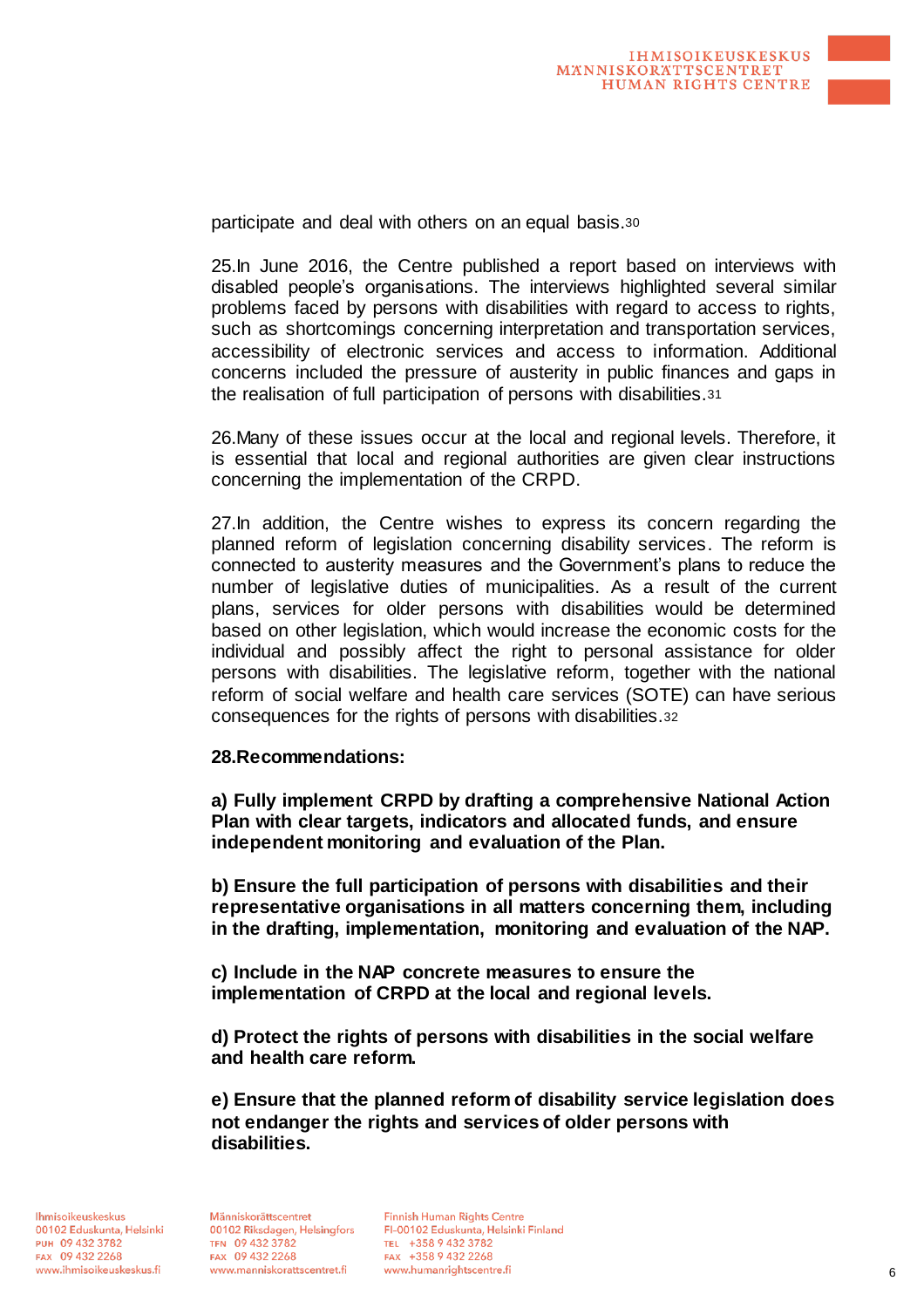

# 9. Older persons

29.The Parliamentary Ombudsman has highlighted continuous shortcomings in the conditions and treatment of older persons. These shortcomings relate to nutrition, hygiene, change of diapers, rehabilitation and access to outdoor recreation in institutional care and in assisted living units. In the care of older persons living at home there are also shortcomings that concern safety, outdoor recreation arrangements and services for running errands. Many of these problems result from insufficient staffing and internal overseeing of the administration. Also, there is no legislative foundation for measures limiting the right to selfdetermination in the care of older persons.<sup>33</sup>

# **30.Recommendations:**

**a) Ensure the care of older persons and internal overseeing of the administration are sufficiently resourced.**

**b) Establish a legislative basis for the measures limiting the right to self-determination in the care of older persons.**

# 10. Violence against women<sup>34</sup>

31.The Centre supports Government's actions in developing good practices to prevent and combat violence against women.<sup>35</sup> The Centre also notes with satisfaction the ratification of the Council of Europe Convention on preventing and combating violence against women and domestic violence (Istanbul Convention). As gender based violence is a persisting concern in Finland, the Centre considers it to be crucial that the Government draws an action plan that effectively promotes the implementation of the Istanbul Convention.<sup>36</sup>

# **32.Recommendations:**

**To effectively implement the Council of Europe Convention on preventing and combating violence against women and domestic violence (Istanbul Convention) the Government should:**

**a) Ensure the cooperation of relevant authorities and nongovernmental organisations, taking special notice of the engagement of local and regional authorities.**

Människorättscentret 00102 Riksdagen, Helsingfors TFN 09 432 3782 FAX 09 432 2268 www.manniskorattscentret.fi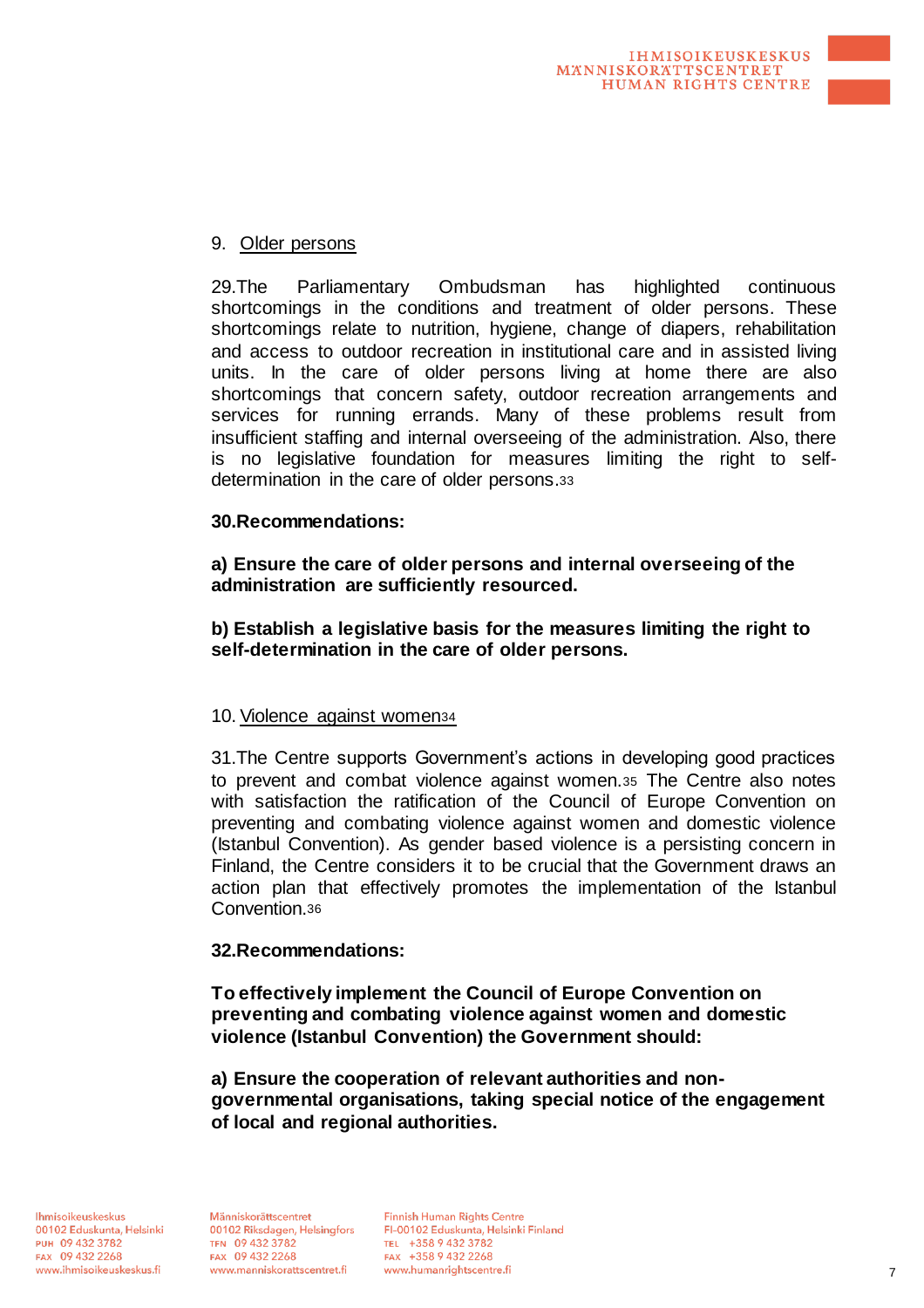**b) Ensure sufficient amount of appropriate, accessible and geographically distributed services for victims of domestic and other violence.**

**c) Clearly indicate how the obligations included in the Convention are taken into account in its budget.**

## 11. Persons seeking for asylum or family reunification<sup>37</sup>

33.In 2016, several amendments to the Aliens Act were passed by the Parliament with the aim to restrict various rights. The Centre is especially concerned on the restriction to legal aid during asylum investigation. In many cases, asylum seekers are persons in a vulnerable situation and may thus have a greater need for legal protection. According to the amended Act, free legal aid is provided only if there are weighty reasons for it or if the asylum seeker is under 18 years of age and has arrived unaccompanied.<sup>38</sup> In addition, the time for appeal against the asylum decision was made shorter than the general time for appeal in other administrative matters of similar nature.

34.The Centre is also concerned that the current requirements for family reunification which are included in the Aliens Act and which have been tightened several times over the past years, could actually prevent reunifications completely. Due to the most recent amendment, the suggestive income requirement set for the sponsors may be so high that it is impossible for most to achieve.<sup>39</sup> Stricter provisions are problematic with regard to the right to respect for family life of sponsors and to the best interest of the child in cases where the sponsor is a minor. Neither do they promote integration.

### **35.Recommendations:**

**a) Ensure asylum seekers' rights during the asylum process are fulfilled and that national legislation is not discriminatory towards them.**

**b) Review the impact of the latest legislative amendments concerning family reunifications and amend the Aliens Act, as necessary.**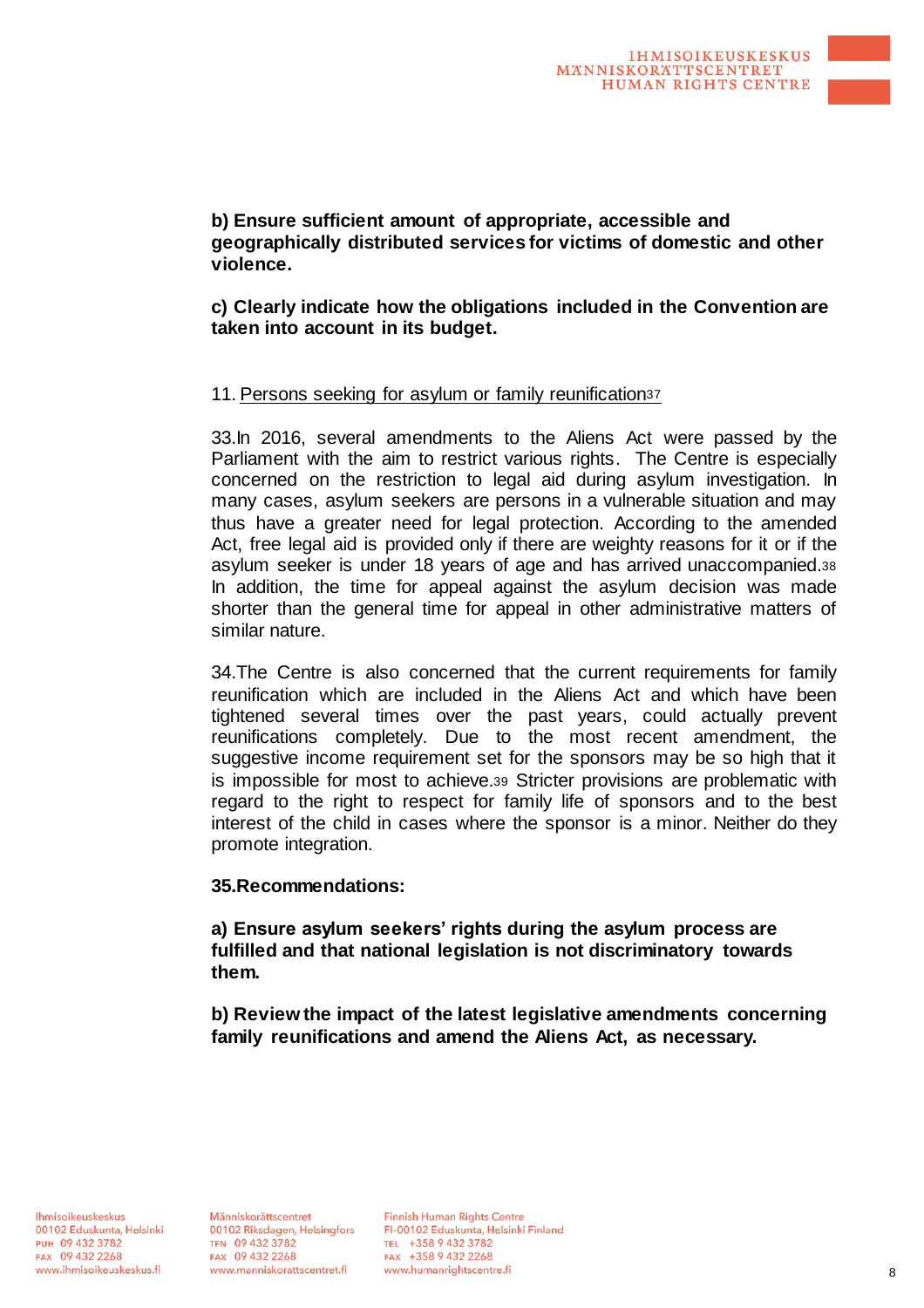

36.The Centre welcomes the Government's sponsored study on the need and use of health care services among undocumented migrants.<sup>41</sup> At the same time, it is regrettable that the Government Bill which would have improved the access of undocumented minors, pregnant women and persons with chronical diseases to the aforementioned services expired. In the current national legislation, the access of undocumented migrants to health care is limited to emergency health care only. At the minimum, and to better comply with human rights obligations, access to other preventive health care services considered necessary by the health care professionals should be provided.<sup>42</sup>

### **37.Recommendation:**

**Amend its legislation so that all undocumented migrants would have access to both necessary and emergency health care services. Undocumented minors should be provided all health care services defined by the Health Care Act.**

#### 13. LGBTI people<sup>43</sup>

38.The Centre notes with appreciation the legislative reform and amendments which contribute to the fulfilment of equality for sexual and gender minorities and the respect of their private and family life.<sup>44</sup> Regardless of these developments, the Act on Legal Recognition of the Gender of Transsexuals still includes a requirement to be infertile before a person whose gender has been reassigned can be legally recognised. This requirement constitutes a severe interference to the physical integrity of a person and can be considered as discriminatory.<sup>45</sup>

#### **39.Recommendation:**

**Further improve the equality of transgender people by abolishing the requirement to be infertile as a condition for the legal recognition of gender reassignment.**

### 14. Prisoners and remand prisoners

40.According to the Parliamentary Ombudsman, remand prisoners are still excessively held in police prisons, which are not suitable for long-term residence. This is also problematic from the perspective of safeguarding fair trials, as the investigation of an offence and holding a suspect should be kept as separate responsibilities.46

Människorättscentret 00102 Riksdagen, Helsingfors TFN 09 432 3782 FAX 09 432 2268 www.manniskorattscentret.fi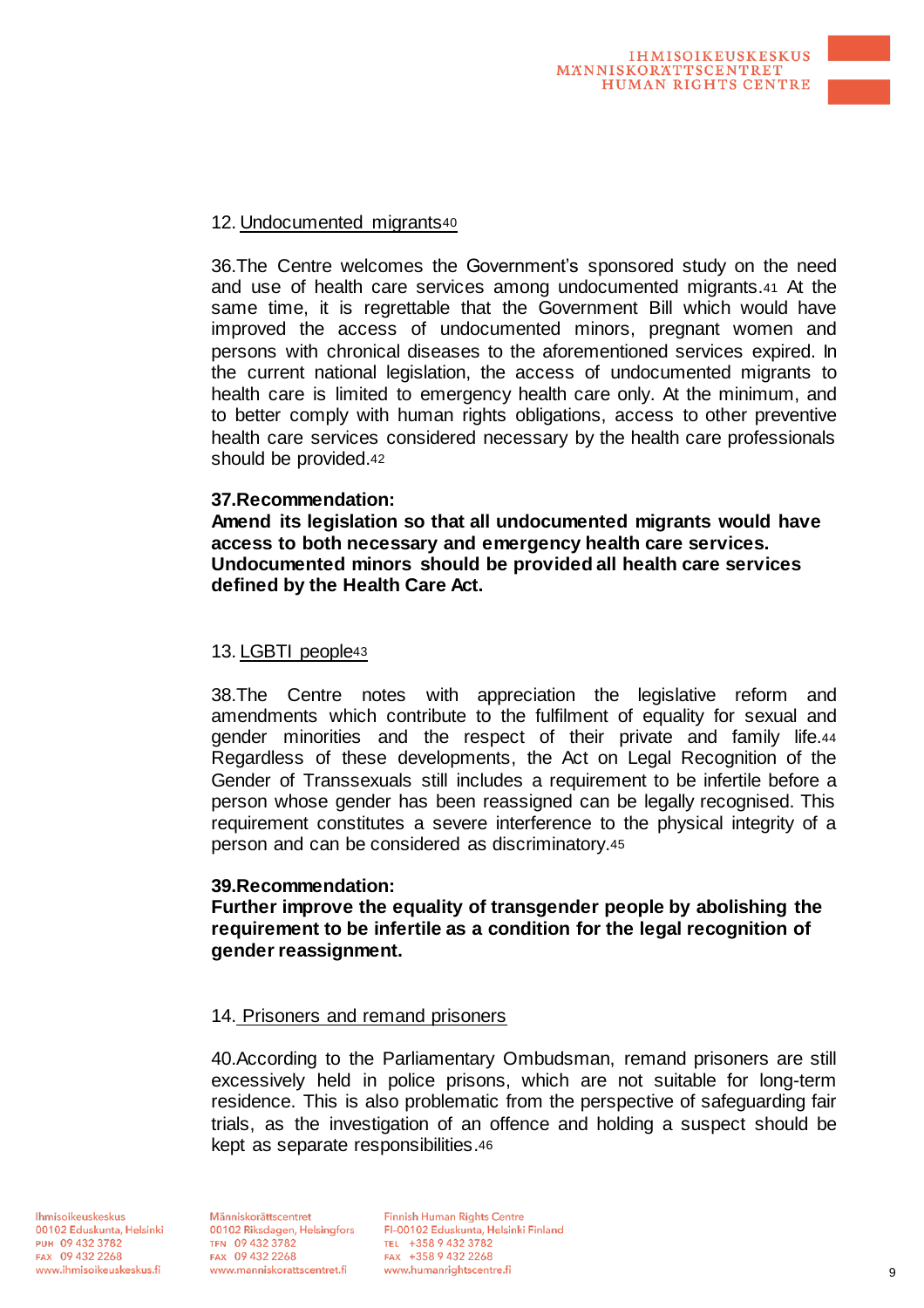41.In addition, the Centre would like to raise some other problems identified by the Ombudsman, such as the lack of activities in prisons. Some prisoners have to spend 23 hours per day in their cells. The ongoing use of toiletless cells still remains a concern as well, despite criticism received by Finland for many years.<sup>47</sup>

## **42.Recommendations:**

**a) Avoid detaining remand prisoners at police cells and hold them in remand prisons instead.**

**b) Ensure prisoners are provided with sufficient amount of activities outside their cells in all its prisons.**

**c) Expedite the replacement of toiletless cells with in-cell sanitary annexes.**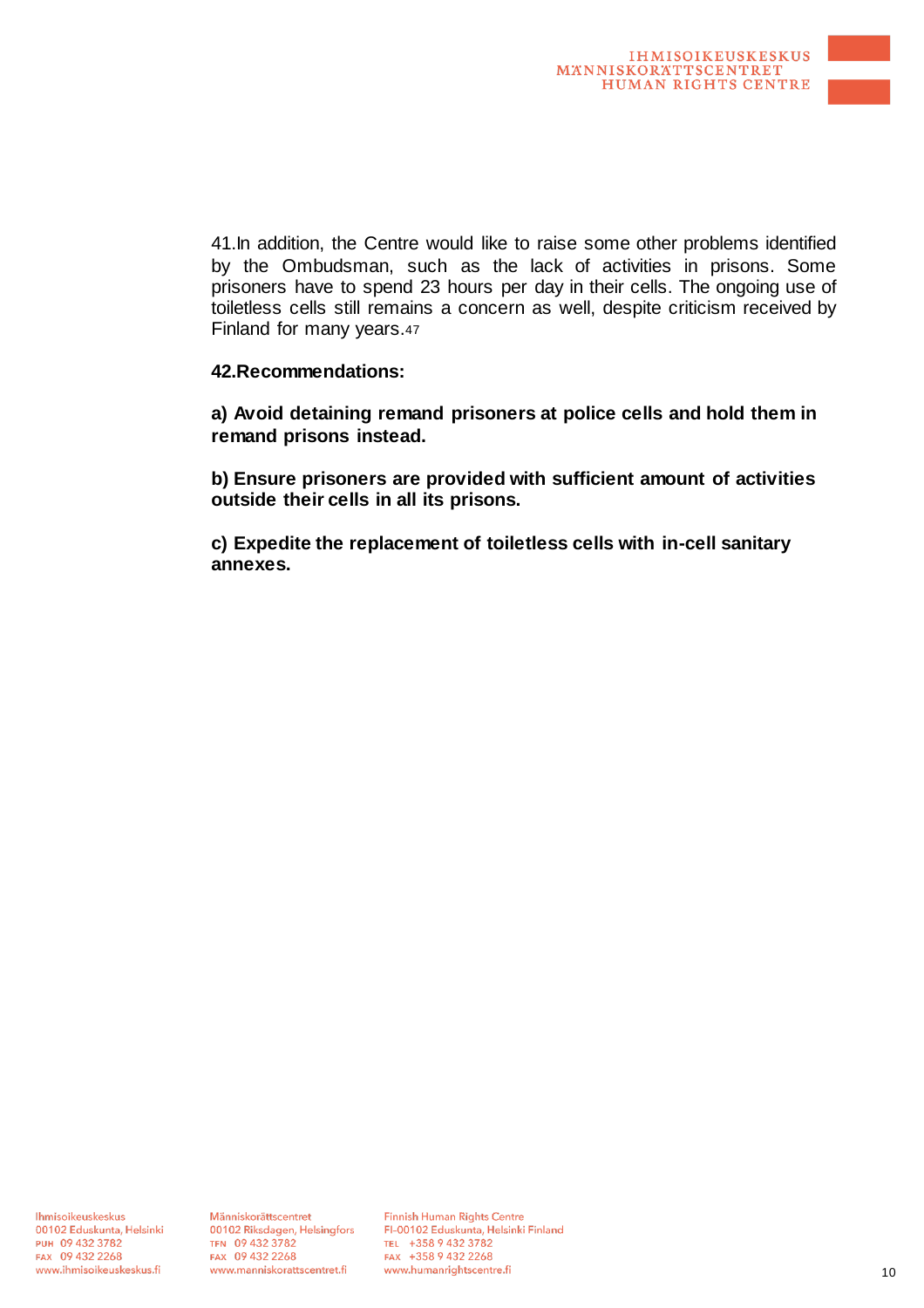See UPR recommendations: Report of the Working Group on the Universal Periodic Review of Finland A/HRC/21/8 (second cycle), paragraphs 89.1. (Namibia, China, Slovenia, Portugal); 89.3. (Belgium); 89.4. (Estonia); 89.5. (Spain, partly implemented); 89.7. (Philippines, partly implemented) and 90.1. (UK).

<sup>2</sup> Finland signed the Convention on the Rights of Persons with Disabilities and its Optional Protocol in 2007 and ratified them in 2016. Optional Protocol of the Convention against Torture and other Cruel, Inhuman or Degrading Treatment or Punishment was signed in 2003 and ratified in 2014. Similarly, the Optional Protocol to the Convention on the Rights of the Child on the sale of children, child prostitution and child pornography was signed in 2000 and ratified in 2012.

<sup>3</sup> The Convention was supposed to be ratified under the previous Government's term of office. See Programme of Prime Minister Jyrki Katainen's Government 2011, p. 30: http://valtioneuvosto.fi/documents/10184/367809/Programme+of+Prime+Minister+Katainen %E2%80%99s+Government/64238eca-58cd-43bb-81dc-963a364a422e (viewed 12 September 2016).

Information (in Finnish) on the comparative study that examines the realisation of rights of the Sami people and is carried out by University of Lapland and Luleå University of Technology at http://tietokayttoon.fi/hankkeet/hanke-esittely/-/asset\_publisher/saamelaisten-oikeuksien-toteutuminen-kansainvalinen-oikeusvertailevatutkimus (viewed 12 September 2016).

See UPR recommendations that concern the ratification of the ILO Convention 169: Report of the Working Group on the Universal Periodic Review of Finland A/HRC/21/8 (second cycle), paragraph 89.8. (Nicaragua, Mexico, Norway).

<sup>4</sup> See for example: Constutional Law Committee (2016). Government's report on the General Government Fiscal Plan. Committee's statement PeVL 19/2016 in Finnish at https://www.eduskunta.fi/FI/vaski/Lausunto/Sivut/PeVL\_19+2016.aspx (viewed 12 September 2016) and in Swedish at https://www.eduskunta.fi/SV/vaski/Lausunto/Sidor/GrUU\_19+2016.aspx (viewed 16 September 2016). See also a statement (2015) by the Human Right Centre's Human Rights Delegation on fundamental and human rights in Government's actions in Finnish (under the headline Kannanotot) at http://www.ihmisoikeuskeskus.fi/keitaolemme/ihmisoikeusvaltuuskunta/ (viewed 13 September 2016) and in Swedish (under the headline Ställningstaganden) at http://www.ihmisoikeuskeskus.fi/pa-svenska/vilka-arvi/manniskorattsdelegationen/ (viewed 16 September 2016).

<sup>5</sup> More information on the reform at http://alueuudistus.fi/en/frontpage (viewed 12

Ihmisoikeuskeskus 00102 Eduskunta, Helsinki PUH 09 432 3782 FAX 09 432 2268 www.ihmisoikeuskeskus.fi

Människorättscentret 00102 Riksdagen, Helsingfors TFN 09 432 3782 FAX 09 432 2268 www.manniskorattscentret.fi

-

<sup>1</sup> Finland has ratified the following Conventions/Optional Protocols during the reporting period: Optional Protocol to the Convention on the Rights of the Child on the sale of children, child prostitution and child pornography, Optional Protocol of the Convention against Torture and other Cruel, Inhuman or Degrading Treatment or Punishment, Optional Protocol to the International Covenant on Economic, Social and Cultural Rights, ILO Convention No. 189 concerning decent work for domestic workers and the Convention on the Rights of Persons with Disabilities and its Optional Protocol.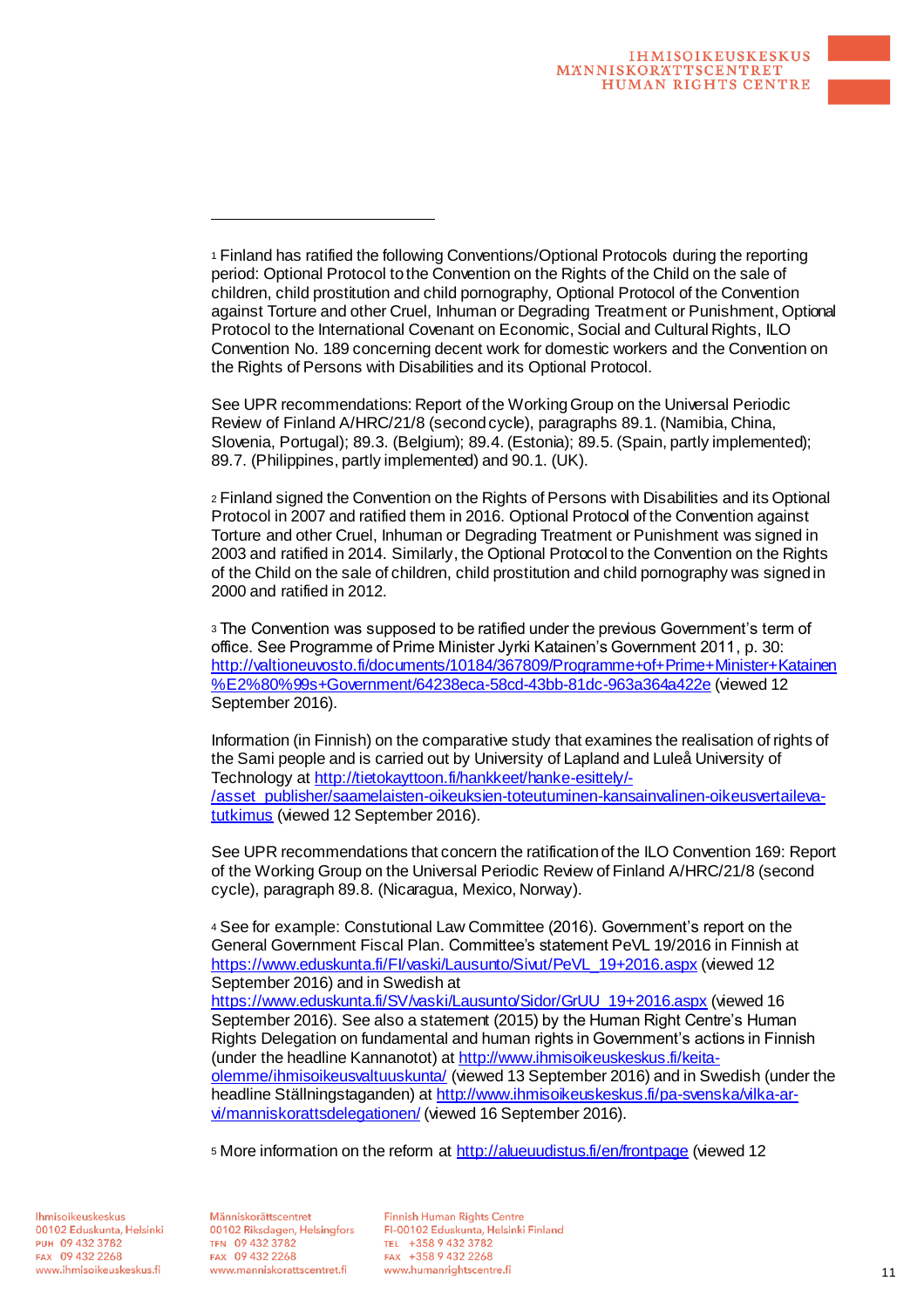September 2016).

-

<sup>6</sup> Lack of separate resources was seen as one of the greatest weaknesses in the evaluation report of first NAP. See: Heiskanen, Rautiainen, Seppä & Viljanen (2014). The evaluation of the National action plan on fundamental and human rights 2012 – 2013. Publication of the Ministry of Justice 19/2014, p. 69 (press release in English, report only in Finnish) at

http://oikeusministerio.fi/en/index/currentissues/tiedotteet/2014/03/kansallisenperusjaihmisoikeustoimintaohjelmantuloksellisuuttaarvioitu.html (viewed 12 September 2016) and shortly in Swedish at

http://www.oikeusministerio.fi/sv/index/julkaisut/julkaisuarkisto/1396253612431.html (viewed 16 September 2016).

<sup>7</sup> In the evaluation report of the first NAP it was recommended that human rights should be mainstreamed to all levels of governance. Links to the evaluation report above, p. 48.

<sup>8</sup> Report of the Working Group on the Universal Periodic Review of Finland A/HRC/21/8 (second cycle) paragraph 93 (b), Finland's voluntary commitment on the more effective and systematic monitoring of human rights.

<sup>9</sup> See also: Working group of the Ministry of Justice (2015). Report on the status, division of tasks and resources of fundamental and human rights actors in Finland. Publication of the Ministry of Justice 35/2015, p. 64 at http://www.oikeusministerio.fi/fi/index/julkaisut/julkaisuarkisto/1432185893641.html (viewed 12 September 2016). A summary in Swedish at http://www.oikeusministerio.fi/sv/index/julkaisut/julkaisuarkisto/1432185893641.html (viewed 19 September 2016).

Some ministries already have official or unofficial networks within them.

<sup>10</sup> See the links to the report above.

<sup>11</sup> See also: Commissioner for Human Rights of the Council of Europe (2012). *Report by Nils Muižnieks, Commissioner for Human Rights of the Council of Europe, Following his visit to Finland from 11 to 13 June 2012* (CommDH(2012)27), p. 8 at https://wcd.coe.int/ViewDoc.jsp?p=&id=1977837&direct=true (viewed 12 September 2016).

<sup>12</sup> According to article 3 (2) of the United Nations Declaration on Human Rights Education and Training, human rights education and training (HRET) includes, inter alia, vocational training, particularly the training of trainers, teachers and State officials, continuing education, popular education, and public information and awareness activities. According to article 4(1) of the Declaration, States and relevant governmental authorities have the primary responsibility to promote and ensure HRET.

<sup>13</sup> Human Rights Centre (2014). *Human Rights Education in Finland.* Available online at http://www.ihmisoikeuskeskus.fi/in-english/publications/ (viewed 13 September 2016).

<sup>14</sup> See Human Rights Centre (2016). *Human Rights Centre Annual Report 2015: Summary*, pp. 16–18. Available at http://www.ihmisoikeuskeskus.fi/in-english/publications/ (viewed 13 September 2016).

Ihmisoikeuskeskus 00102 Eduskunta, Helsinki PUH 09 432 3782 FAX 09 432 2268 www.ihmisoikeuskeskus.fi

Människorättscentret 00102 Riksdagen, Helsingfors TFN 09 432 3782 FAX 09 432 2268 www.manniskorattscentret.fi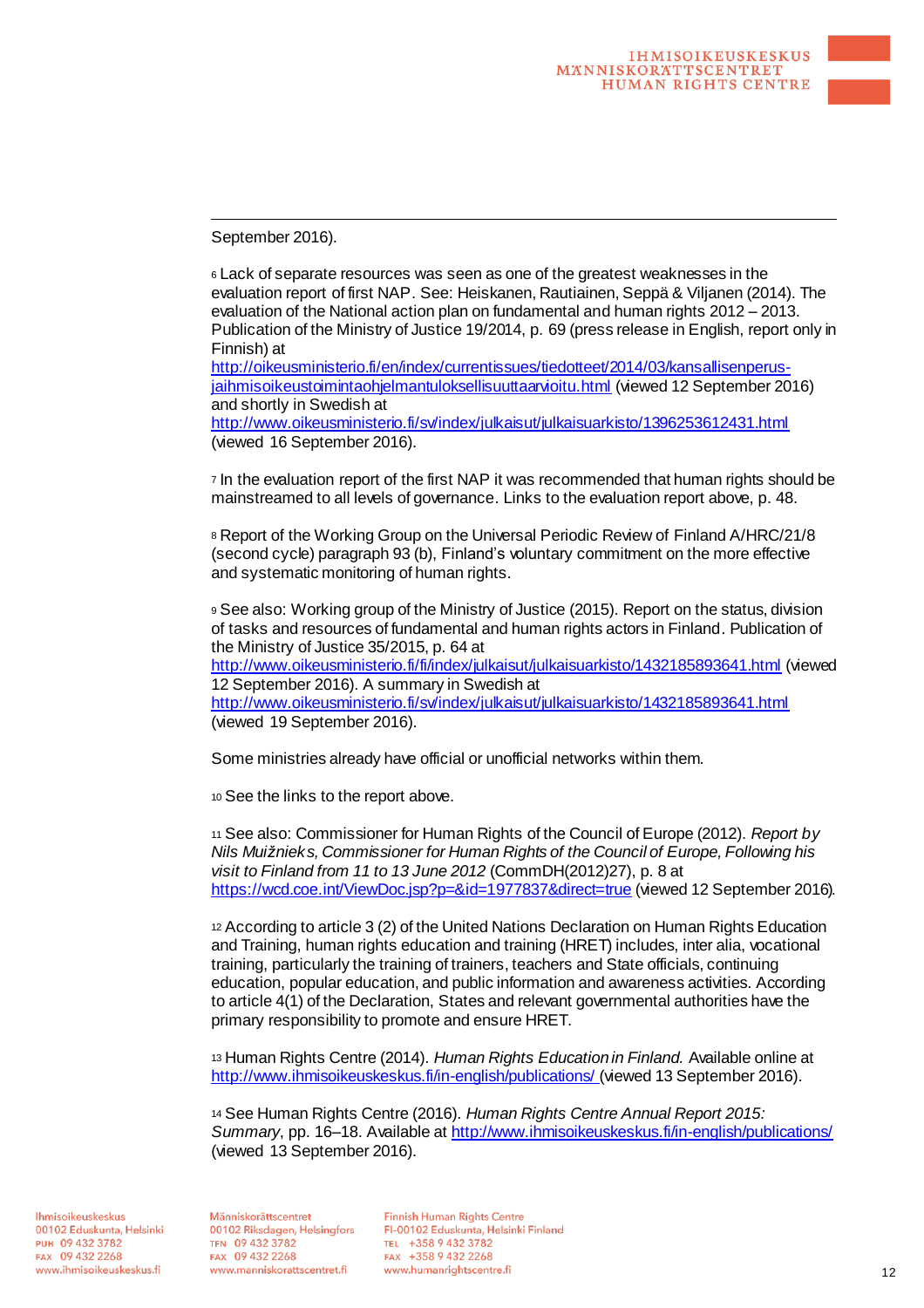<sup>15</sup> The gradual implementation of the new core curricula began in August 2016.

<sup>16</sup> In the 2nd UPR cycle, it was recommended that Finland introduce human rights education as a mandatory part of teachers' training. The Finnish Government rejected the recommendation, stating that due to the autonomy of higher education institutions providing teacher education, any requirement of mandatory elements to all higher education institutions is impossible.

See recommendation: Report of the Working Group on the Universal Periodic Review of Finland A/HRC/21/8 (second cycle), paragraph 90.22. (Slovenia). See Government's response: Report of the Working Group on the Universal Periodic Review of Finland, Addendum A/HRC/21/8/Add.1, paragraph 90.22.

For the freedom of higher education and autonomy of universities, see the Constitution of Finland (731/1999), sections 16 and 123 (unofficial English translation available at https://www.finlex.fi/fi/laki/kaannokset/1999/en19990731.pdf, viewed 13 September 2016) and the Universities Act (558/2009), section 3 (unofficial English translation available at http://www.finlex.fi/fi/laki/kaannokset/2009/en20090558.pdf, (viewed 13 September 2016).

<sup>17</sup> See UPR recommendations: Report of the Working Group on the Universal Periodic Review of Finland A/HRC/21/8 (second cycle), paragraphs 89.17. (Palestine) and 89.21. (Spain).

<sup>18</sup> Government Bill 98/2016 for the amendment of the Equality Act and for the Act on the Ombudsman for Equality is under consideration in the Parliament (autumn 2016). More information on the Government Bill (in Finnish) available at http://www.finlex.fi/fi/esitykset/he/2016/20160098 (viewed 13 September 2016) and in Swedish at http://www.finlex.fi/sv/esitykset/he/2016/20160098.pdf (viewed 19 September 2016).

<sup>19</sup> On the Ombudsman's right to promote settlement, see the Working group of the Ministry of Justice (2015), Report on the status, division of tasks and resources of fundamental and human rights actors in Finland. Publication of the Ministry of Justice 35/2015, p. 60 at http://www.oikeusministerio.fi/fi/index/julkaisut/julkaisuarkisto/1432185893641.html (in Finnish, viewed 12 September 2016) and a summary in Swedish at http://www.oikeusministerio.fi/sv/index/julkaisut/julkaisuarkisto/1432185893641.html (viewed 19 September 2016). See also Constitutional Law Committee (2014), Government

Bill on the Non-Discrimination Act and other Acts related to it. Committee's Statement 31/2014 vp, p. 10 in Finnish at https://www.eduskunta.fi/FI/vaski/Lausunto/Documents/pevl\_31+2014.pdf (viewed 13

September 2016).

<sup>20</sup> Parliament's Constitutional Law Committee has stated it is problematic that the supervision of non-discrimination in working life is not included in the tasks of the Non-Discrimination Ombudsman and the National Non-Discrimination and Equality Tribunal. See Constitutional Law Committee (2014), Government Bill on the Non-Discrimination Act and other Acts related to it. Committee's Statement 31/2014 vp, pp. 9–10 in Finnish at https://www.eduskunta.fi/FI/vaski/Lausunto/Documents/pevl\_31+2014.pdf (viewed 13 September 2016).

Ihmisoikeuskeskus 00102 Eduskunta, Helsinki PUH 09 432 3782 FAX 09 432 2268 www.ihmisoikeuskeskus.fi

Människorättscentret 00102 Riksdagen, Helsingfors TFN 09 432 3782 FAX 09 432 2268 www.manniskorattscentret.fi

-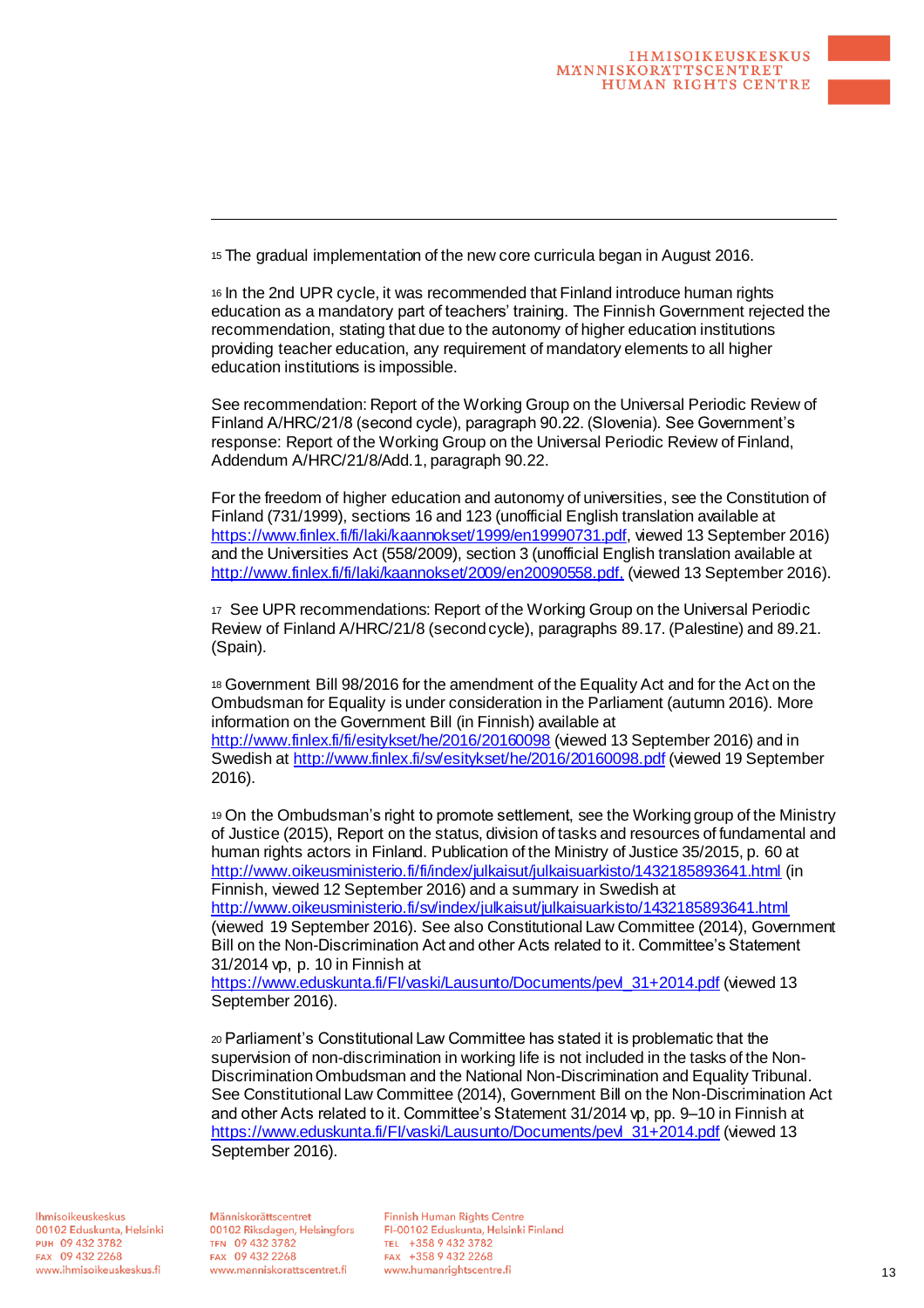<sup>21</sup> Non-discrimination in working life is supervised by the occupational safety and health authorities. See Non-Discrimination Act (1325/2014), section 22 at http://www.finlex.fi/fi/laki/alkup/2014/20141325#Pidm2435408 (viewed 13 September 2016) and in Swedish at http://www.finlex.fi/sv/laki/alkup/2014/20141325 (viewed 20 September 2016).

<sup>22</sup> See also: Committee on Economic, Social and Cultural Rights (2014), *Concluding observations on the sixth periodic report of Finland* E/C.12/FIN/CO/6, p. 3.

<sup>23</sup> Constitutional Law Committee (2014). Government Bill on the Non-Discrimination Act and other Acts related to it. Committee's Statement 31/2014 vp, p. 10 at https://www.eduskunta.fi/FI/vaski/Lausunto/Documents/pevl\_31+2014.pdf (viewed 13 September 2016).

<sup>24</sup> See for example the following UPR recommendations: Report of the Working Group on the Universal Periodic Review of Finland A/HRC/21/8 (second cycle), paragraphs 89.18. (Spain); 89.19. (Morocco); 89.20. (Algeria); 89.23. (Egypt); 89.40. (Iran) and 90.7. (USA).

<sup>25</sup> In October 2015, the Human Rights Delegation of the Centre unanimously adopted a statement on the protection of fundamental and human rights in Government activities. In the statement, it expressed its concern over the increasing prevalence of hate speech and intolerance in society. According to the Delegation, the Government should combat and denounce all kinds of hate speech and hate crimes, as respect for everyone's human dignity is in the core of fundamental and human rights. See the statement (2015) by the Human Right Centre's Human Rights Delegation on fundamental and human rights in Government's actions in Finnish (under the headline Kannanotot) at http://www.ihmisoikeuskeskus.fi/keita-olemme/ihmisoikeusvaltuuskunta/ (viewed 13 September 2016) and in Swedish (under the headline Ställningstaganden) at http://www.ihmisoikeuskeskus.fi/pa-svenska/vilka-ar-vi/manniskorattsdelegationen/ (viewed 16 September 2016).

<sup>26</sup> See, for example Jauhola & Korhonen (2016). *"I often find myself thinking how I should be or where I shouldn't go". Survey on hate speech and harassment and their influence on different minority groups]*. Publication of the Ministry of Justice 7/2016 (English abstract on pp. 18–21). Available at:

http://www.oikeusministerio.fi/fi/index/julkaisut/julkaisuarkisto/1456826655763/Files/OMSO \_7\_2016\_VIPU-raportti\_158\_s.pdf (viewed 21 September 2016).

<sup>27</sup> Report of the Working Group on the Universal Periodic Review of Finland A/HRC/21/8 (second cycle), paragraphs 89.1. (Namibia, China, Slovenia, Portugal); 89.5. (Spain) and 90.1. (UK).

<sup>28</sup> Ministry of Social Affairs and Health (2012). *A strong basis for inclusion and equality. Finland's disability policy programme VAMPO 2010−2015*. Publications of the Ministry of Social Affairs and Health 2012/7. Available at https://www.julkari.fi/handle/10024/112339 (viewed 13 September 2016).

<sup>29</sup> Parliamentary Ombudsman of Finland (2016). *Summary of the Annual Report 2015*, p. 16. Available at

Ihmisoikeuskeskus 00102 Eduskunta, Helsinki PUH 09 432 3782 FAX 09 432 2268 www.ihmisoikeuskeskus.fi

Människorättscentret 00102 Riksdagen, Helsingfors TFN 09 432 3782 FAX 09 432 2268 www.manniskorattscentret.fi

-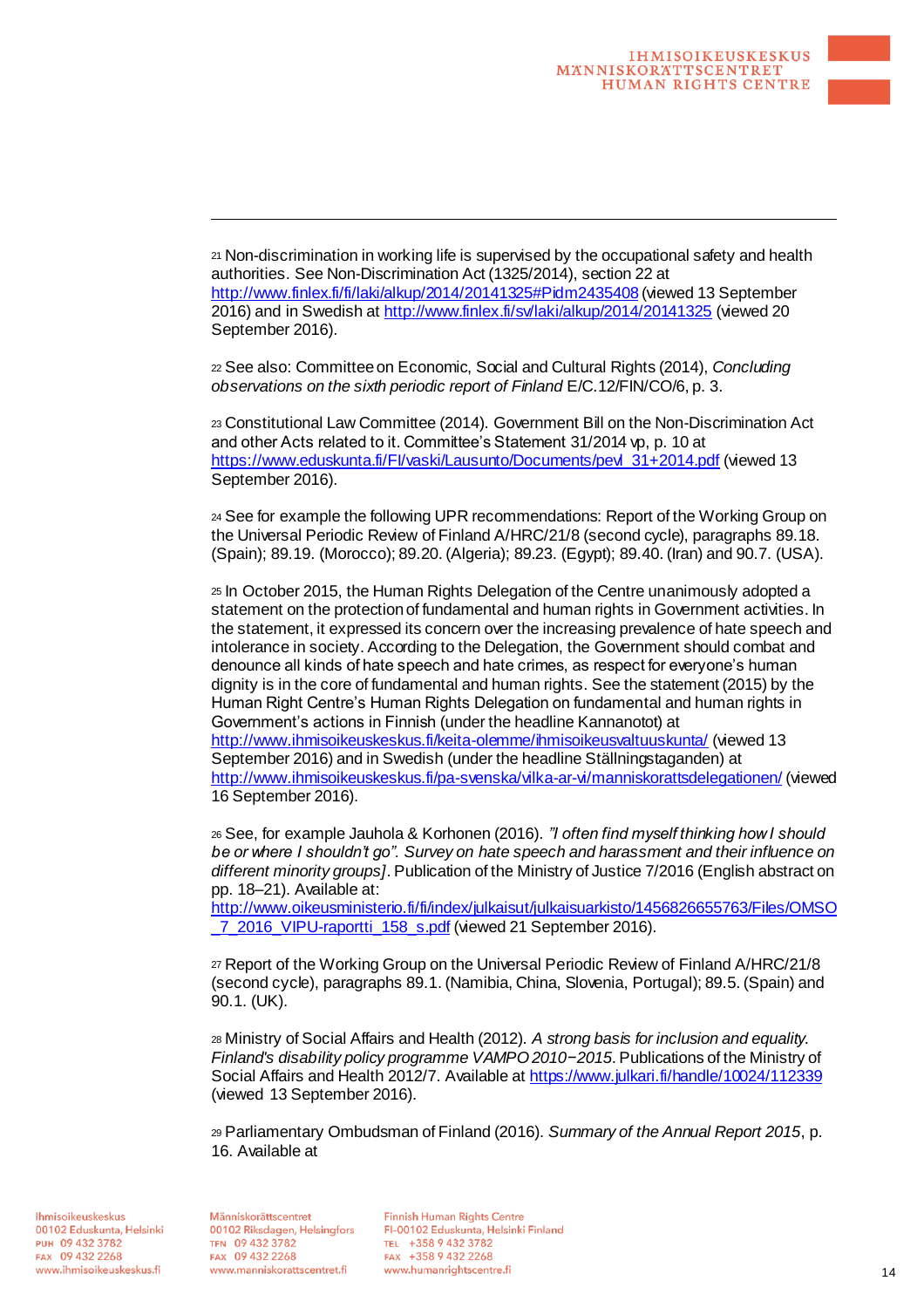http://www.oikeusasiamies.fi/Resource.phx/eoa/english/publications/annual.htx (viewed 21 September 2016).

<sup>30</sup> Parliamentary Ombudsman of Finland (2016). *Summary of the Annual Report 2015*, p. 110. Available at

http://www.oikeusasiamies.fi/Resource.phx/eoa/english/publications/annual.htx (viewed 21 September 2016).

<sup>31</sup> Human Rights Centre (2016). *Vammaisten henkilöiden pääsy oikeuksiin: vammaisjärjestöjen neuvontapalvelut.* Available in Finnish at http://ihmisoikeuskeskus-fibin.directo.fi/@Bin/63e1a2bc13be29b7e71c42be6dd468dd/1470994618/application/pdf/35 03070/Vammaisten\_pa%CC%88a%CC%88sy\_oikeuksiin\_FINAL.pdf (viewed 13 September 2016) and in Swedish at http://ihmisoikeuskeskus-fibin.directo.fi/@Bin/c0a4dcf6e3de3354756253a0e3e3450d/1470994661/application/pdf/35 28514/Tillg%C3%A5ng%20till%20r%C3%A4ttvisa%20f%C3%B6r%20personer%20med% 20funktionsneds%C3%A4ttning.pdf (viewed 13 September 2016).

<sup>32</sup> The Disability Services Act and the Act on Special Care for People with Intellectual Disabilities will be integrated into a single act. According to current plans, the new act would include a provision setting a maximum age limit of 75 years for special services provided for persons with disabilities.

<sup>33</sup> Parliamentary Ombudsman of Finland (2016). *Summary of the Annual Report 2015*, p 94. Available at

http://www.oikeusasiamies.fi/Resource.phx/eoa/english/publications/annual.htx (viewed 21 September)

<sup>34</sup> See UPR recommendations: Report of the Working Group on the Universal Periodic Review of Finland A/HRC/21/8, second cycle, paragraphs: 89.14. (Ukraine); 89.15. (Indonesia); 89.16. (Iran); 89.28. (Mexico); 89.29. (Egypt); 90.11. (Chile); 90.14. (Thailand).

<sup>35</sup> Ministry of Social Affairs and Health (2011). *Action Plan to Reduce Violence against Women 2010–2015*. Publications of the Ministry of Social Affairs and Health 2010/15 at https://julkaisut.valtioneuvosto.fi/bitstream/handle/10024/72733/JUL1015\_Violence\_verkko Final.pdf?sequence=1 (viewed 13 September 2016). See also the evalution report of the action plan (only in Finnish, a summary in Swedish p. 2): Törmä & Pentikäinen (2016) "*Tavoitteena naisiin kohdistuvasta väkivallasta ja perheväkivallasta vapaa Suomi. Naisiin kohdistuvan väkivallan vähentämisen ohjelmasta Istanbulin sopimuksen toimeenpanoon."*, Publications of the Ministry of Social Affairs and Health 2016/15 at https://julkaisut.valtioneuvosto.fi/bitstream/handle/10024/75030/Rap\_ja\_muist\_2016\_15\_1. pdf?sequence=1 (viewed 13 September 2016).

On recommendations related to the National Action Plan, see Report of the Working Group on the Universal Periodic Review of Finland A/HRC/21/8 (second cycle), paragraphs 90.9. (The Netherlands); 90.10. (Norway); 90.12. (Palestine) and 90.13. (Spain).

<sup>36</sup> See European Union Agency for Fundamental Rights (2014). *Violence against women: an EU-wide survey. Main results,* pp. 30, 73 and 98 at http://fra.europa.eu/sites/default/files/fra-2014-vaw-survey-main-results-apr14\_en.pdf (viewed 13 September 2016).

Ihmisoikeuskeskus 00102 Eduskunta, Helsinki PUH 09 432 3782 FAX 09 432 2268 www.ihmisoikeuskeskus.fi

Människorättscentret 00102 Riksdagen, Helsingfors TFN 09 432 3782 FAX 09 432 2268 www.manniskorattscentret.fi

-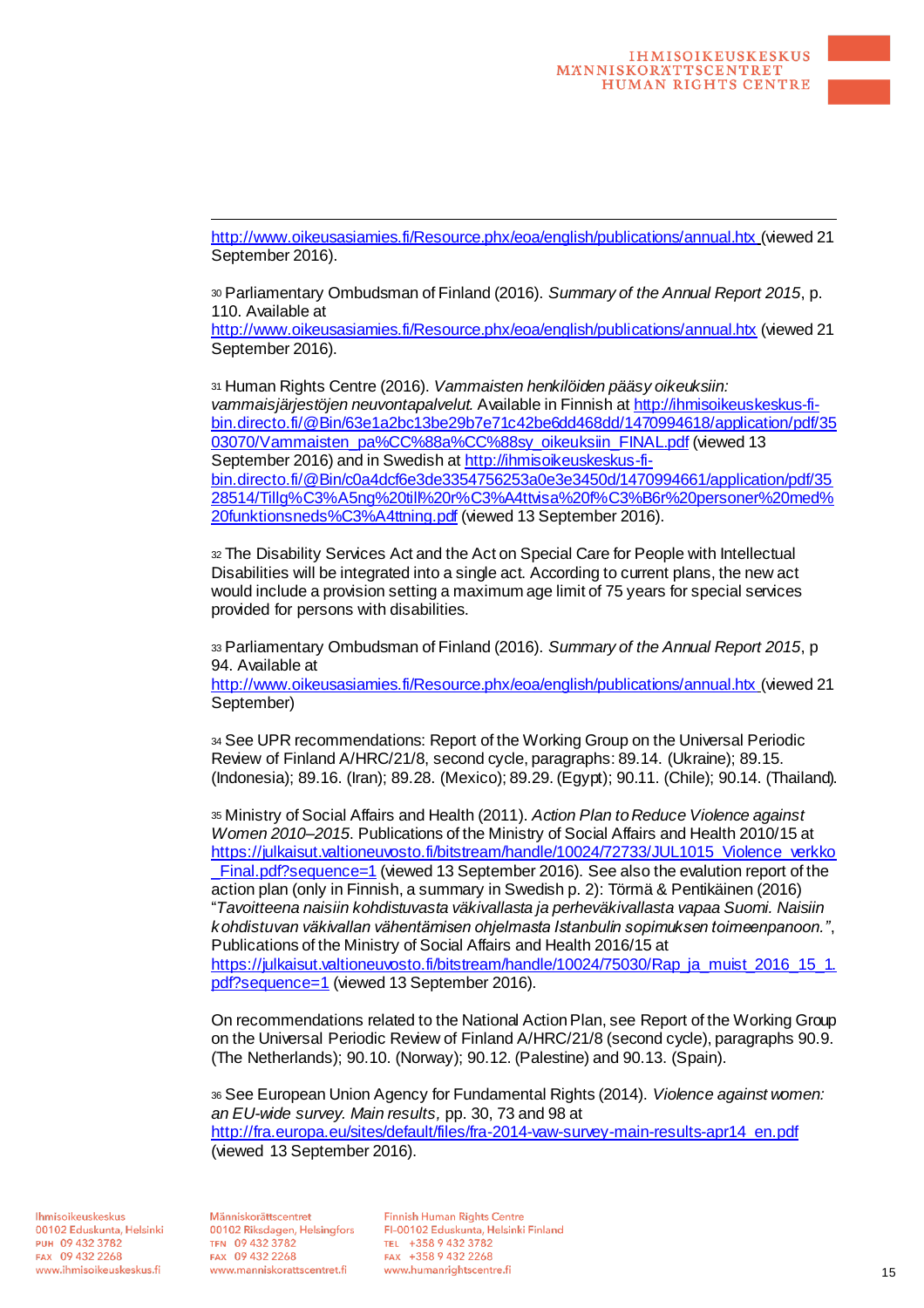<sup>37</sup> See UPR recommendations from the previous cycle: Report of the Working Group on the Universal Periodic Review of Finland A/HRC/21/8 (second cycle), paragraphs 89.10. (Nepal) and 89.25. (Namibia).

<sup>38</sup> Aliens Act (301/2004), section 9. Available in Finnish at http://www.finlex.fi/fi/laki/ajantasa/2004/20040301 (viewed 13 September 2016) and in Swedish at http://www.finlex.fi/sv/laki/ajantasa/2004/20040301 (viewed 13 September 2016).

<sup>39</sup> See Aliens Act (301/2004), section 114. Available in Finnish at http://www.finlex.fi/fi/laki/ajantasa/2004/20040301 (viewed 13 September 2016) and in Swedish at http://www.finlex.fi/sv/laki/ajantasa/2004/20040301 (viewed 13 September 2016).

<sup>40</sup> See UPR recommendations: Report of the Working Group on the Universal Periodic Review of Finland A/HRC/21/8 (second cycle), paragraphs 89.10. (Nepal) and 89.50. (Iraq).

<sup>41</sup> Keskimäki, Kuusio & Nykänen (2014). *Health care services for undocumented migrants in Finland.* National Institute for Health and Welfare. Report 11/2014. Available in Finnish at https://www.julkari.fi/handle/10024/114941, a summary in Swedish p.4, in English p. 5 (viewed 13 September 2016).

<sup>42</sup> Constitutional Law Committee (2014). Government Bill concerning an Act on municipalicity's responsibility to provide some health care services to some aliens and the amendment of the Act on Cross-Border Health Care. Committee's Statement 73/2014 vp, p. 2. Available in Finnish at

https://www.eduskunta.fi/FI/vaski/Lausunto/Documents/pevl\_73+2014.pdf (viewed 13 September 2016).

See also Keskimäki, Kuusio & Nykänen (2014). *Health care services for undocumented migrants in Finland.* National Institute for Health and Welfare. Report (in Finnish) 11/2014, pp. 62−67. Summary in English at https://www.julkari.fi/handle/10024/114941 (viewed 13 September 2016).

<sup>43</sup> See UPR recommendation: Report of the Working Group on the Universal Periodic Review of Finland A/HRC/21/8 (second cycle), paragraph 90.8. (Iceland).

<sup>44</sup> See Non-Discrimination Act (1325/2014) in Finnish at http://www.finlex.fi/fi/laki/alkup/2014/20141325#Pidm2435408 (viewed 13 September 2016), in Swedish at http://www.finlex.fi/sv/laki/alkup/2014/20141325 (viewed 20 September 2016), the Act on Equality between Women and Men (609/1986), section 3 in Finnish at http://www.finlex.fi/fi/laki/ajantasa/1986/19860609 (viewed 13 September 2016), in Swedish at http://www.finlex.fi/sv/laki/ajantasa/1986/19860609 (viewed 20 September 2016) and Marriage Act 234/1929, sections 1 and 1a in Finnish at http://www.finlex.fi/fi/laki/ajantasa/1929/19290234#a20.2.2015-156 (viewed 13 September 2016), in Swedish at http://www.finlex.fi/sv/laki/ajantasa/1929/19290234 (viewed 20 September 2016).

Människorättscentret 00102 Riksdagen, Helsingfors TFN 09 432 3782 FAX 09 432 2268 www.manniskorattscentret.fi

-